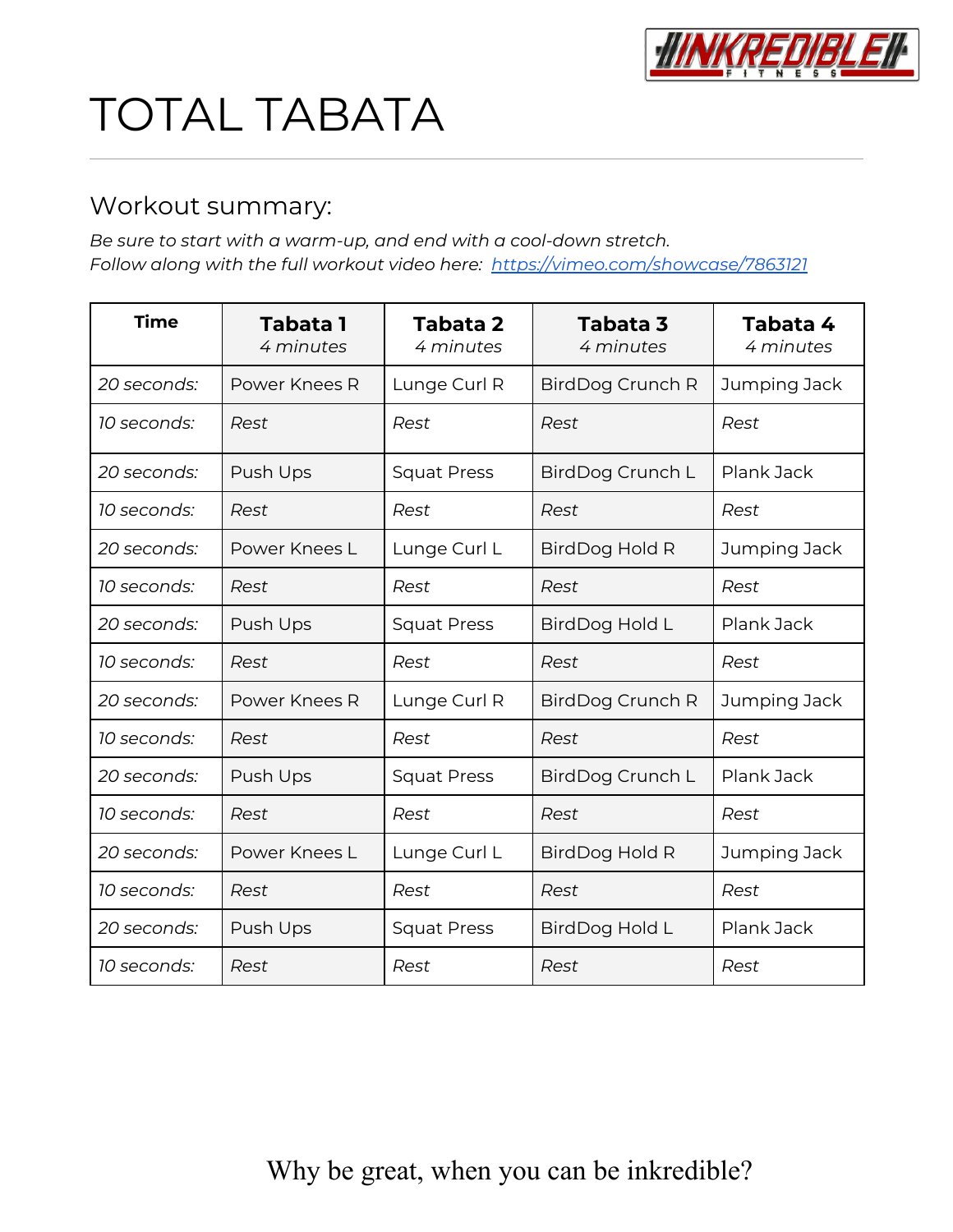

#### Power knees

- Start in a mini lunge position, with your weight over the front leg, your front knee slightly bent, and keeping your knee over the ankle
- With power, purpose, and intensity, pull the back leg in towards your chest then lower it back.
- Just as your toes touch the ground, the knee pulls back up again.
- Use strong, functional arms to help build the power to pull the knee up.
- Complete all reps on 1 leg then go to the other.



## Push Ups

- Start in a high plank position with your chest facing down, palms flat on the floor and slightly more than shoulder-width apart. Try to keep your shoulders down, neck long, and elbows out at a 45 degree angle.
- Bend your elbows lowering your body towards the ground, leading with your chest, then push your body upwards and straighten your arms.
- Repeat ensuring you're leading with your chest, keeping your shoulders down & neck long, and your elbows at about a 45 degree angle.



Why be great, when you can be inkredible?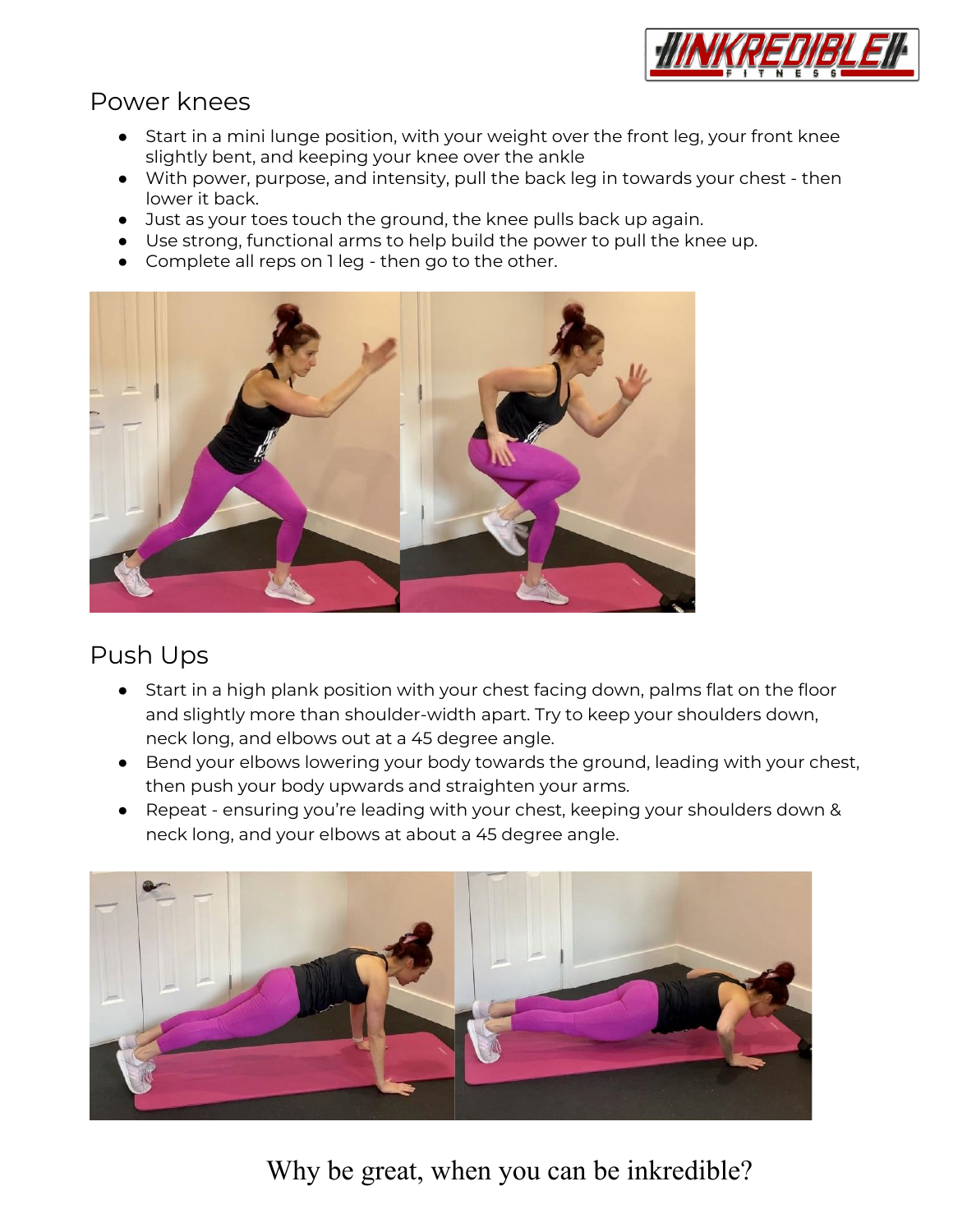

# (Static) Lunge curl

- Start with 1 leg back, about hip width apart.
- Weights in your hands, your biceps pressing into your ribs and your palms facing forward.
- As you bend your knees and feel your back leg reaching to the ground, you curl your arms up at the same time.
- Then straighten your legs and lower your arms to the starting position. Keep your feet planted in the lunge position.
- Focus on form in both the lunge, and bicep curl.



#### Squat Press

- Front load your weight to your shoulders.
- Plant your feet about hip width apart and lift your chest.
- Bend your knees to squat down, ensuring your hips go back and knees stay behind toes.
- From the bottom of the squat, load up the power! Blast up pressing through your heels, finish your squat and power the arms up into an overhead shoulder press.
- Press your shoulders down, and with control, pull the arms back to starting.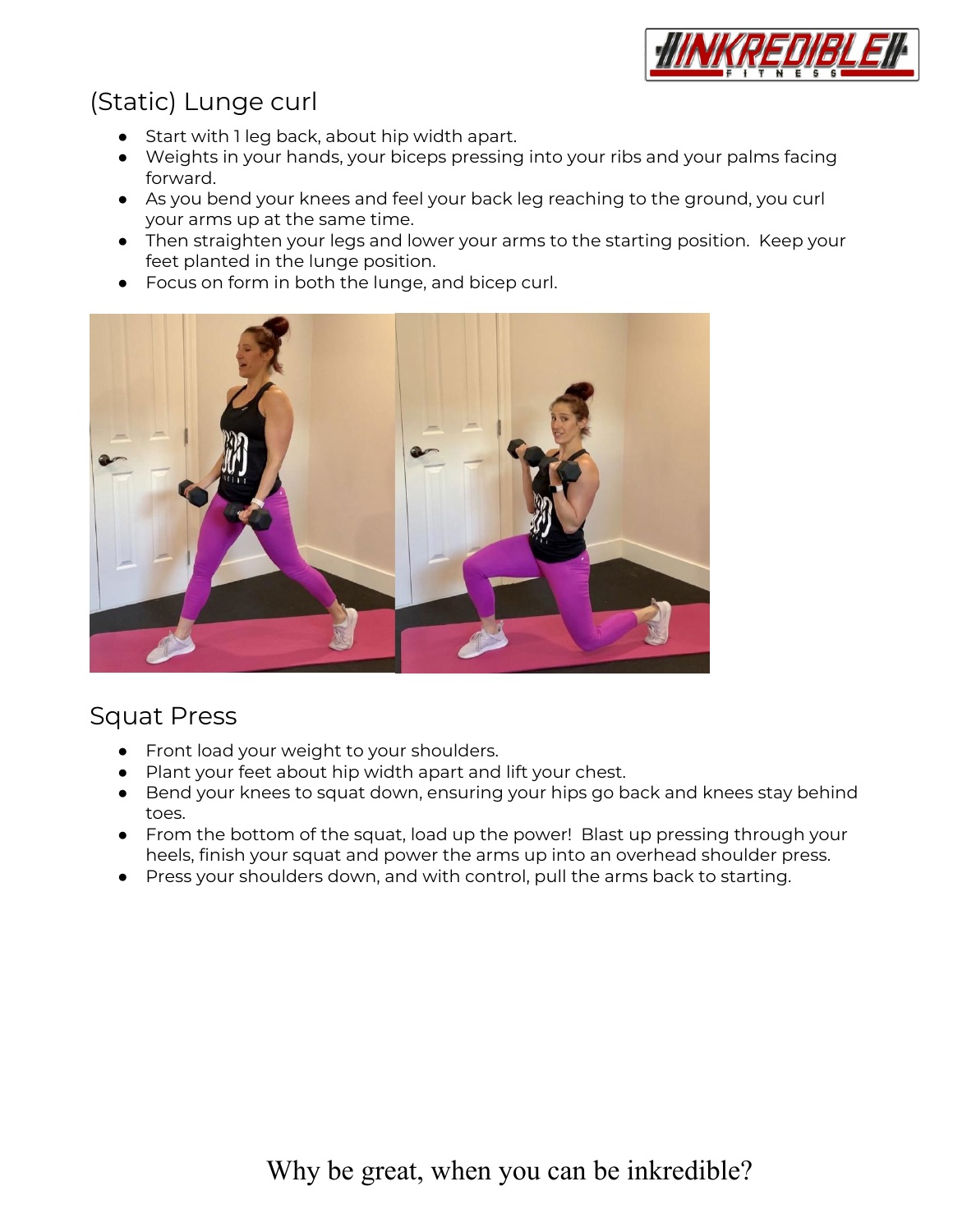



Note - new pictures coming soon that aren't cropped.

# Bird dog crunch

- Kneel with knees hip-width apart and hands firmly on the ground about shoulderwidth apart. Brace your core.
- Reach one hand forward and the opposite foot behind you. Feel lengthening through your spine.
- Next crunch in by pulling your knee and elbow in together.
- Extend back out again on the same side.



# Bird Dog Hold

Follow the same starting as the Bird Dog, just eliminate the crunch and HOLD in the lengthening position. Focus on reaching your fingers and toes away from each other, and lengthening through your whole spine. Keep your core braced and back flat.

# Why be great, when you can be inkredible?